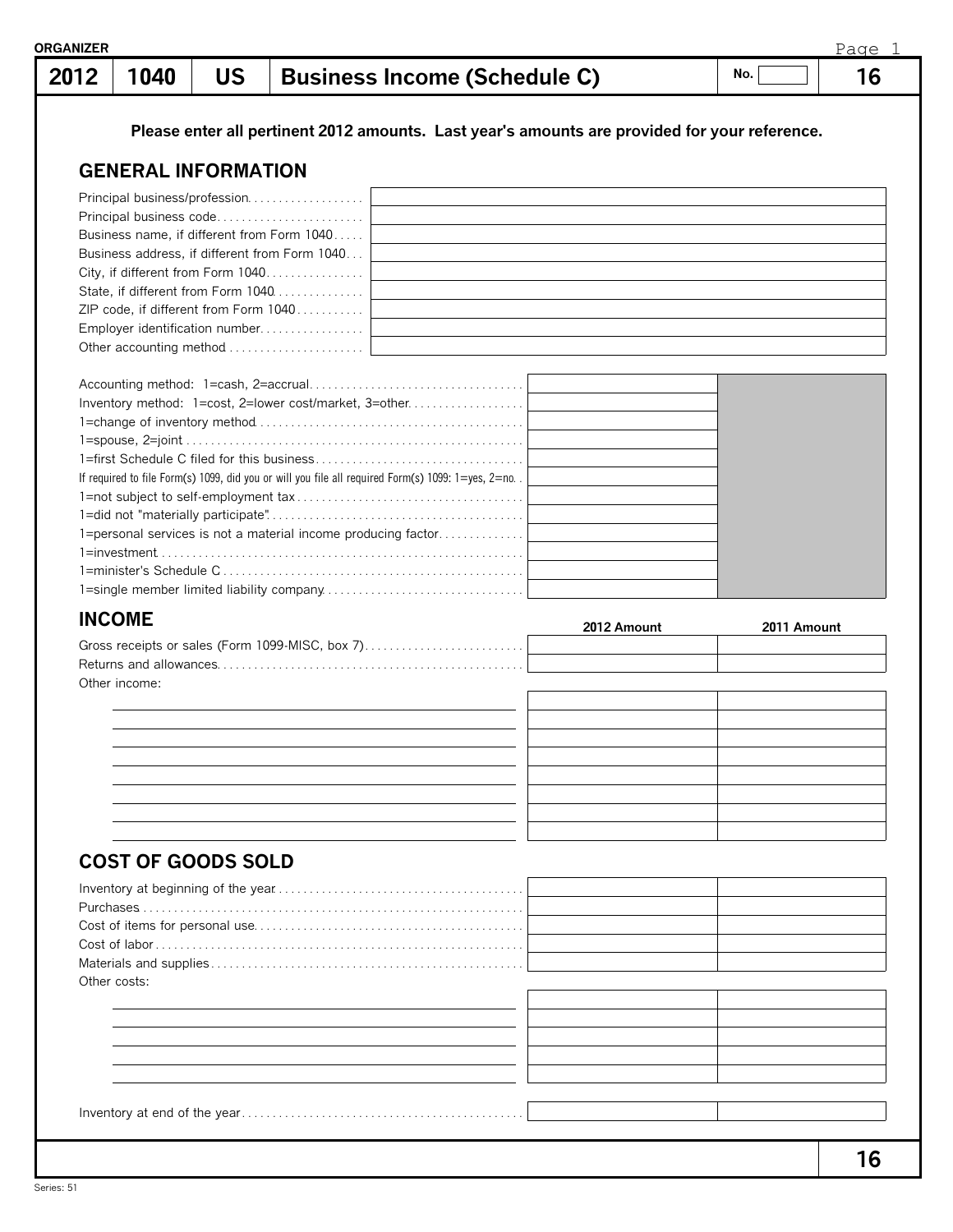| 2012 | 1040                | <b>US</b> | <b>Business Income (Schedule C) (cont.)</b>                                                   |             | No.         | 16p2 |
|------|---------------------|-----------|-----------------------------------------------------------------------------------------------|-------------|-------------|------|
|      |                     |           | Please enter all pertinent 2012 amounts. Last year's amounts are provided for your reference. |             |             |      |
|      | <b>EXPENSES</b>     |           |                                                                                               |             |             |      |
|      |                     |           |                                                                                               | 2012 Amount | 2011 Amount |      |
|      |                     |           |                                                                                               |             |             |      |
|      |                     |           |                                                                                               |             |             |      |
|      |                     |           |                                                                                               |             |             |      |
|      |                     |           |                                                                                               |             |             |      |
|      |                     |           |                                                                                               |             |             |      |
|      |                     |           | Car and truck expenses (not entered elsewhere)                                                |             |             |      |
|      |                     |           |                                                                                               |             |             |      |
|      |                     |           |                                                                                               |             |             |      |
|      |                     |           |                                                                                               |             |             |      |
|      |                     |           |                                                                                               |             |             |      |
|      |                     |           |                                                                                               |             |             |      |
|      |                     |           |                                                                                               |             |             |      |
|      |                     |           |                                                                                               |             |             |      |
|      |                     |           |                                                                                               |             |             |      |
|      |                     |           |                                                                                               |             |             |      |
|      |                     |           |                                                                                               |             |             |      |
|      |                     |           |                                                                                               |             |             |      |
|      |                     |           |                                                                                               |             |             |      |
|      |                     |           |                                                                                               |             |             |      |
|      |                     |           |                                                                                               |             |             |      |
|      |                     |           |                                                                                               |             |             |      |
|      |                     |           | Pension and profit sharing plans - contributions                                              |             |             |      |
|      |                     |           | Pension and profit sharing plans - admin. and education costs                                 |             |             |      |
|      |                     |           |                                                                                               |             |             |      |
|      |                     |           |                                                                                               |             |             |      |
|      |                     |           | Rent - vehicles, machinery, & equipment (not entered elsewhere)                               |             |             |      |
|      |                     |           |                                                                                               |             |             |      |
|      |                     |           |                                                                                               |             |             |      |
|      |                     |           |                                                                                               |             |             |      |
|      |                     |           |                                                                                               |             |             |      |
|      | Taxes - real estate |           |                                                                                               |             |             |      |
|      |                     |           |                                                                                               |             |             |      |
|      |                     |           |                                                                                               |             |             |      |
|      |                     |           |                                                                                               |             |             |      |
|      |                     |           |                                                                                               |             |             |      |
|      |                     |           |                                                                                               |             |             |      |
|      |                     |           |                                                                                               |             |             |      |
|      |                     |           |                                                                                               |             |             |      |
|      |                     |           | Department of Transportation meals in full (80%)                                              |             |             |      |
|      |                     |           |                                                                                               |             |             |      |
|      |                     |           |                                                                                               |             |             |      |
|      |                     |           |                                                                                               |             |             |      |

Other expenses:

| _______                                                                                |  |
|----------------------------------------------------------------------------------------|--|
| the contract of the contract of the contract of the contract of the contract of<br>— н |  |
|                                                                                        |  |
|                                                                                        |  |
|                                                                                        |  |

NOTE: If you purchased or disposed of any business assets, please complete Sheet 22.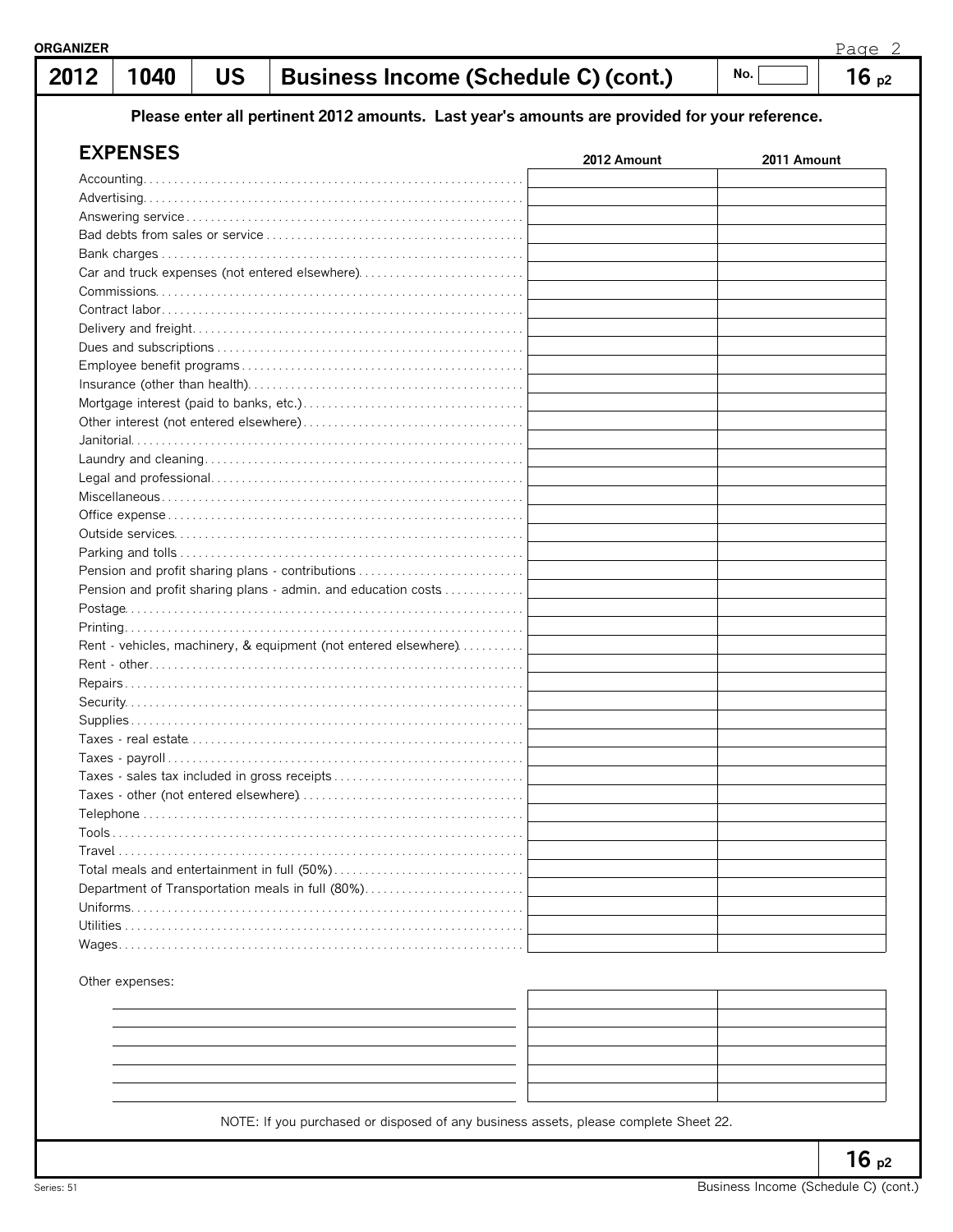| <b>≀GANIZER</b> |      |    |                         |     | ⊃∽<br>$\cap \cap$<br>$\overline{\phantom{a}}$ |
|-----------------|------|----|-------------------------|-----|-----------------------------------------------|
| 2012            | 1040 | US | <b>Vehicle Expenses</b> | No. | n,<br>D.                                      |

**Please enter all pertinent 2012 amounts. Last year's amounts are provided for your reference.**

#### **GENERAL INFORMATION** Description of vehicle. . . . . . . . . . . . . . . . . . . . . . . . . . . . . . . . . . . . . . . . . . . . . . . . . . . . 1=no evidence to support your deduction. . . . . . . . . . . . . . . . . . . . . . . . . . . . . . . . . . 1=no written evidence to support your deduction............................ 1=vehicle is available for off-duty personal use . . . . . . . . . . . . . . . . . . . . . . . . . . . . 1=no other vehicle is available for personal use .............................. 1=vehicle used primarily by more than 5% owner............................. Number of months your job required a vehicle (if not 12 months)........... **2012 Amount 2011 Amount**

#### **AUTOMOBILE MILEAGE**

# **ACTUAL EXPENSES**

| Auto license (other than personal property taxes)     |  |
|-------------------------------------------------------|--|
| Personal property taxes (based on car's value)        |  |
|                                                       |  |
|                                                       |  |
|                                                       |  |
| Value of employer-provided vehicle on Form W-2 (2106) |  |